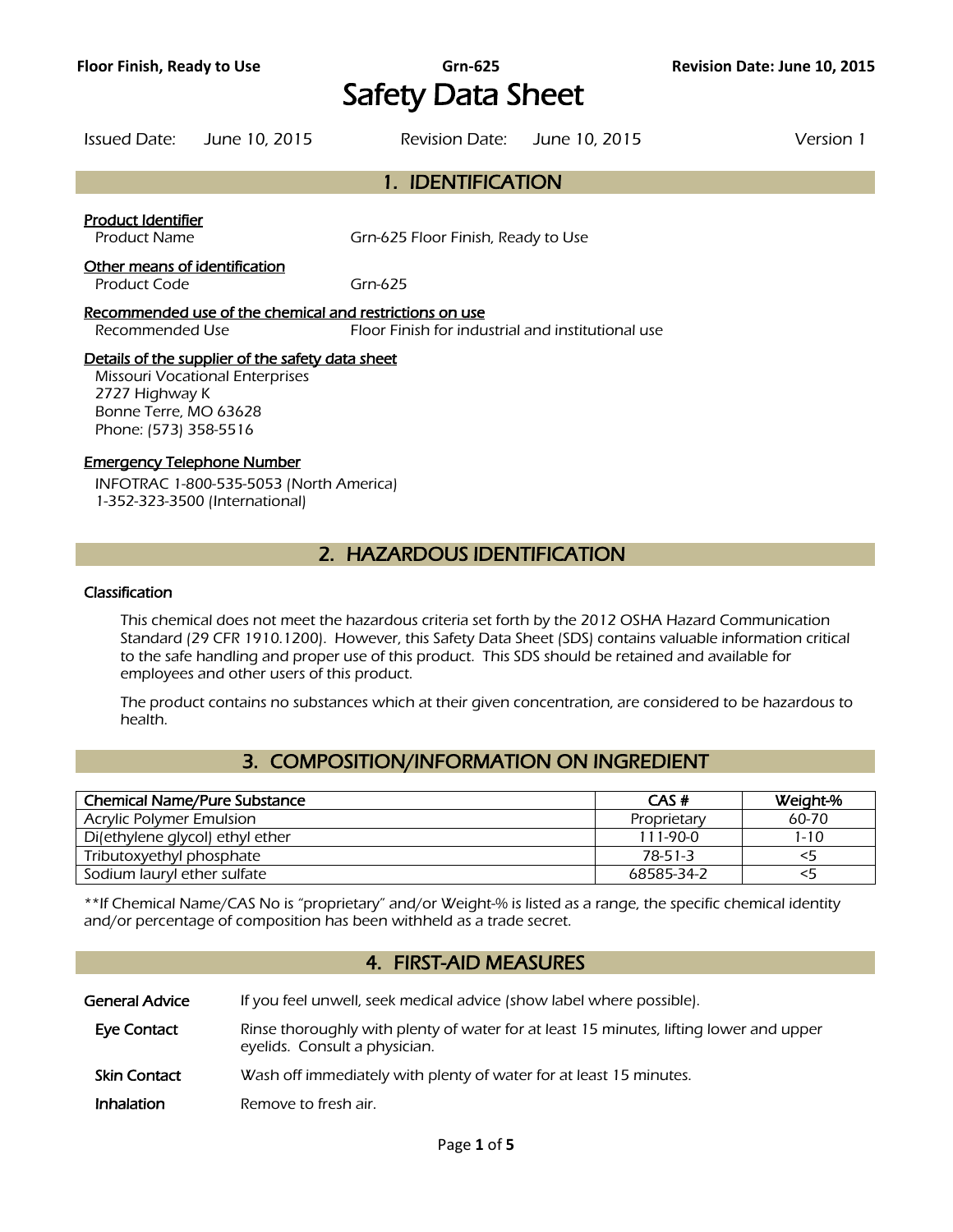### Most important symptoms and effects

Direct contact with eyes may cause temporary irritation. Substance may cause slight skin irritation. May cause irritation to the mucous membranes and upper respiratory tract.

## 5. FIRE-FIGHTING MEASURES

### Extinguishing Media

Suitable Extinguishing Media: Use extinguishing media that is appropriate to local circumstances. Unsuitable Extinguishing Media: Not determined.

#### Specific Hazards Arising from the Chemical

Non-flammable.

#### Protective equipment and precautions for firefighters

As in any fire, wear self-contained breathing apparatus pressure-demand, MSHA/NIOSH (approved or equivalent) and full protective gear.

# 6. ACCIDENTAL RELEASE MEASURES

| Personal precautions, protective equipment and emergency procedures |  |  |
|---------------------------------------------------------------------|--|--|
| Use personal protective equipment as required.                      |  |  |
| Not available.                                                      |  |  |
| Methods and material for containment and clean up                   |  |  |
| Prevent further leakage or spillage if safe to do so.               |  |  |
| Keep in suitable, closed containers for disposal.                   |  |  |
|                                                                     |  |  |

# 7. HANDLING AND STORAGE

#### Precautions for safe handling

Handle in accordance with good industrial hygiene and safety practice.

#### Conditions for safe storage, including any incompatibilities

Keep containers tightly closed in a dry, cool and well-ventilated place.

# 8. EXPOSURE CONTROLS/PERSONAL PROTECTION

#### Appropriate engineering controls

Engineering Controls Provide adequate ventilation.

### Individual protection measures, such as personal protective equipment

- Eye/Face Protection **Avoid contact with eyes.**
- Skin and Body Protection Wear suitable protective clothing.
- Respiratory Protection **Ensure adequate ventilation, especially in confined areas.**
- General Hygiene Considerations Handle in accordance with good industrial hygiene and safety practice.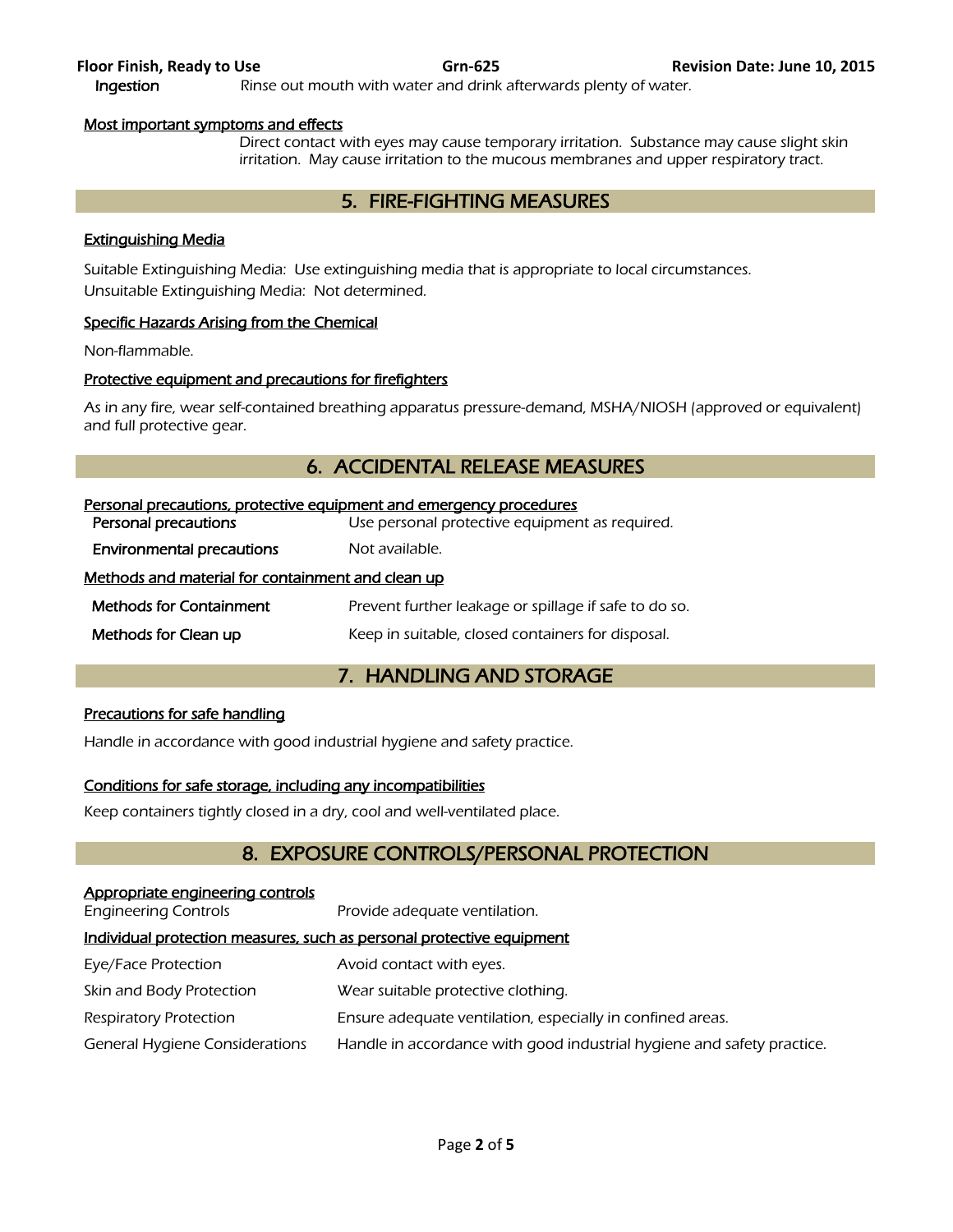# 9. PHYSICAL AND CHEMICAL PROPERTIES

#### **Appearance**

pH 8.0-9.0 Melting Point/Freezing Point Not determined Boiling Point/Boiling Range Not determined **Flash Point** Non-flammable **Evaporation Rate** Not determined Flammability (Solid, Gas) Not applicable- liquid Upper Flammability Limits<br>
Lower Flammability Limits<br>
Not determined Lower Flammability Limits Vapor Pressure Not determined Vapor Density **Not determined** Specific Gravity 1.055 g/L Water Solubility<br>
Solubility in other solvents<br>
Not determined Solubility in other solvents Partition Coefficient Not determined Auto-ignition Temperature Mot determined Decomposition Temperature Mot determined Viscosity **Not determined Explosive Properties** Not an explosive Oxidizing Properties Not determined

**Color Color Milky white Color Threshold** Not determined

**Physical State Liquid Contract Contract Contract Contract Contract Contract Contract Contract Contract Contract Contract Contract Contract Contract Contract Contract Contract Contract Contract Contract Contract Contract** 

Property **Example 2** and Marks Controllers and Marks Controllers and Marks And Marks And Marks And Marks And Marks And Marks And Marks And Marks And Marks And Marks And Marks And Marks And Marks And Marks And Marks And Mar

# 10. STABILITY AND REACTIVITY

| Reactivity                                        | Not reactive under normal conditions.        |
|---------------------------------------------------|----------------------------------------------|
| <b>Chemical Stability</b>                         | Stable under recommended storage conditions. |
| <b>Conditions to Avoid</b>                        | Keep out of reach of children.               |
| Incompatible materials                            | None known based on information supplied.    |
| <b>Hazardous Decomposition</b><br><b>Products</b> | None known based on information supplied.    |
| Hazardous Polymerization                          | None known based on information supplied.    |

# 11. TOXICOLOGICAL INFORMATION

#### Information on likely routes of exposure

| Eye contact  | Avoid contact with eyes.         |
|--------------|----------------------------------|
| Skin contact | Avoid contact with skin.         |
| Ingestion    | Do not taste or swallow.         |
| Inhalation   | Avoid breathing vapors or mists. |
|              |                                  |

| <b>Chemical Name</b>                        | Oral LD50            | Dermal LD50                              | <b>Inhalation LC50</b>            |
|---------------------------------------------|----------------------|------------------------------------------|-----------------------------------|
| Di(ethylene glycol) ethyl ether<br>111-90-0 | $= 1920$ mg/kg (Rat) | = 4200 μL/kg (Rabbit)<br>= 6 mL/kg (Rat) | >5240 mg/m <sup>3</sup> (Rat) 4 h |
| Tributoxyethyl phosphate<br>$78-51-3$       | $=$ 3000 mg/kg (Rat) | >5000 mg/kg (Rabbit)                     | >6.4 mg/L (Rat) 4 h               |

Symptoms related to the physical, chemical, and toxicological characteristics

Please see section 4 of this SDS for symptoms.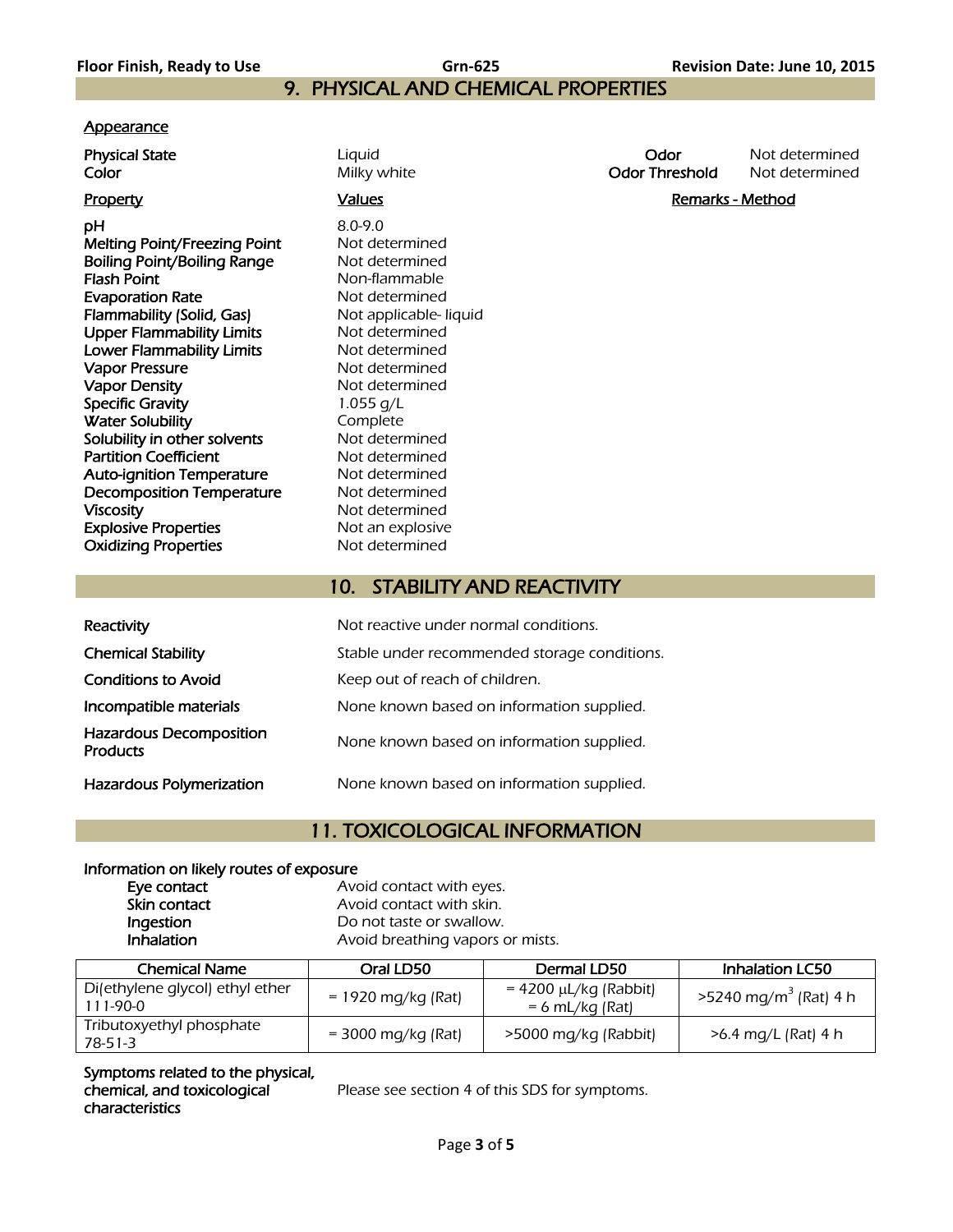Carcinogenic potential is unknown.<br>Not available.

# 12. ECOLOGICAL INFORMATION

#### **Ectotoxicity**

| <b>Chemical Name</b>                                                                                     | Fish                                                                                                                                                                                                                                                                                                              | Crustacea                                                  | Partition<br>Coefficient |
|----------------------------------------------------------------------------------------------------------|-------------------------------------------------------------------------------------------------------------------------------------------------------------------------------------------------------------------------------------------------------------------------------------------------------------------|------------------------------------------------------------|--------------------------|
| Di(ethylene glycol) ethyl ether<br>$111-90-0$                                                            | 11400-15700: 96 h Oncorhynchus mykiss<br>mg/L LC50 flow-through 11600-16700: 96<br>h Pimephales promelas mg/L LC50 flow-<br>through 10000: 96 h Lepomis macrochirus<br>mq/L LC50 static 19100-23900: 96 h<br>Lepomis macrochirus mg/L LC50 flow-<br>through 13400: 96 h Salmo gairdneri mg/L<br>LC50 flow-through | 3940-4670:<br>48 h Daphnia<br>mq/L<br>magna<br><b>EC50</b> | $-0.8$                   |
| Tributoxyethyl phosphate<br>$78-51-3$                                                                    | 10.4-12.0: 96 h Pimephales promelas mg/L<br>LC50 flow-through                                                                                                                                                                                                                                                     | Not available                                              | 3.65-4.78                |
| Persistence and degradability                                                                            | Not determined                                                                                                                                                                                                                                                                                                    |                                                            |                          |
| Bioaccumulative potential                                                                                | Not determined                                                                                                                                                                                                                                                                                                    |                                                            |                          |
| Other adverse effects                                                                                    | Not determined                                                                                                                                                                                                                                                                                                    |                                                            |                          |
| <b>13. DISPOSAL CONSIDERATIONS</b>                                                                       |                                                                                                                                                                                                                                                                                                                   |                                                            |                          |
| <b>Disposal Instructions</b><br>Dispose of in accordance with regional, national, and local regulations. |                                                                                                                                                                                                                                                                                                                   |                                                            |                          |
| Hazardous Waste Code                                                                                     | Not available.                                                                                                                                                                                                                                                                                                    |                                                            |                          |
| Waste from residues / unused<br>products                                                                 | Disposal should be in accordance with applicable regional, national, and<br>local laws and regulations.                                                                                                                                                                                                           |                                                            |                          |
| <b>Contaminated Packaging</b>                                                                            | Disposal should be in accordance with applicable regional, national, and<br>local laws and regulations.                                                                                                                                                                                                           |                                                            |                          |

# 14. TRANSPORT INFORMATION

Note<br>
Note **Please see current shipping paper for most up to date shipping information**, including exemptions and special circumstances.

| DOT I.D. Number<br><b>DOT Proper Shipping Name</b> | Not regulated<br>Not regulated |
|----------------------------------------------------|--------------------------------|
| <b>DOT Hazard Classes:</b>                         |                                |
| US DOT                                             | Not regulated                  |
| Road (ADR)                                         | Not regulated                  |
| Air (ICAO/IMDG)                                    | Not regulated                  |
| Sea (IMO/IMDG)                                     | Not regulated                  |
| Packing Group                                      | Not requisited                 |

Packing Group<br>DOT Label

zulated aulated .<br>aulated qulated

Not regulated<br>Not regulated